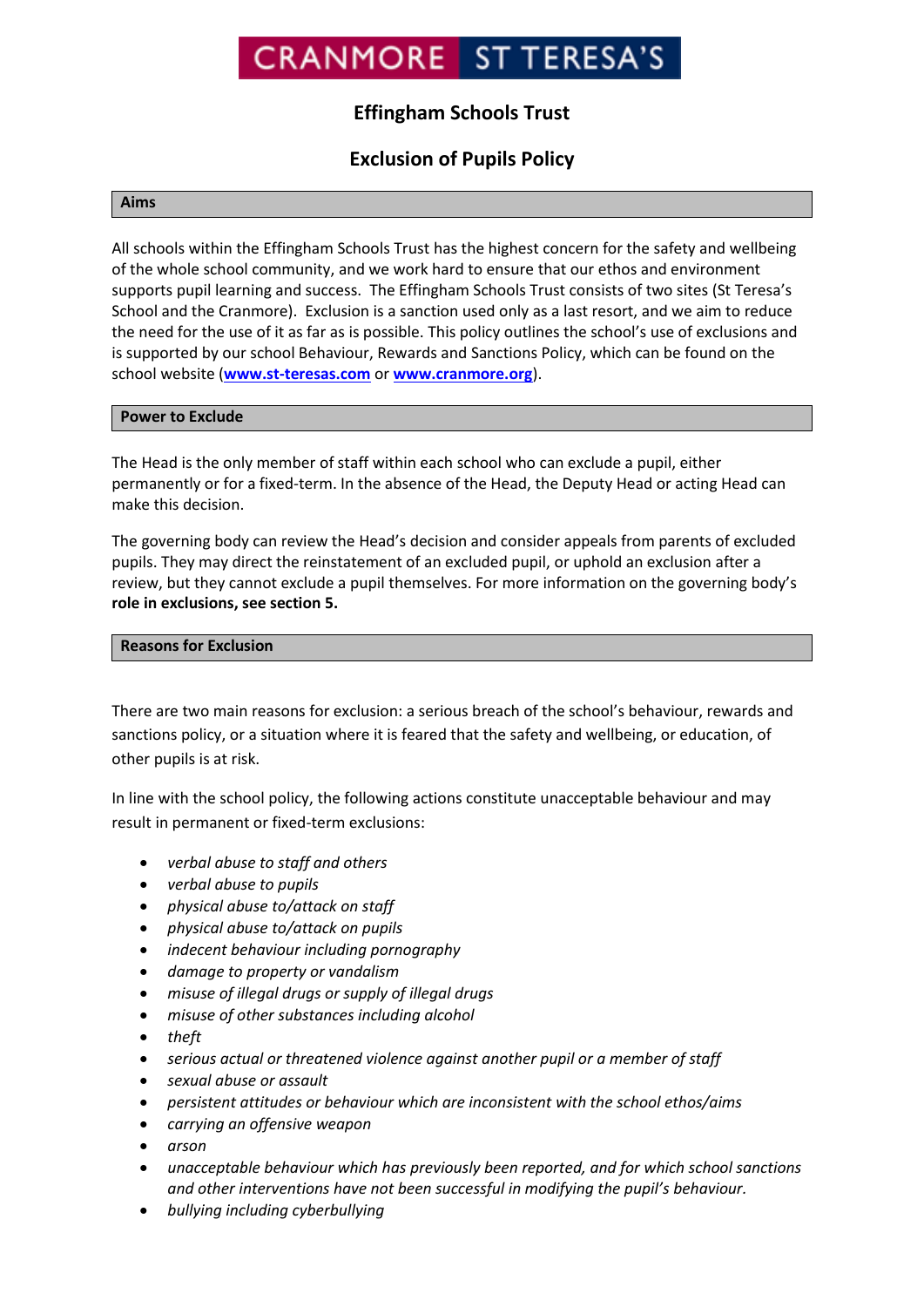# **Types of Exclusion**

### **Permanent exclusion**

Permanent exclusion is an extremely serious sanction, and a step taken by the school only as an absolute last resort. In most cases, permanent exclusion will be used only after various alternative strategies have been tried to improve behaviour but have been unsuccessful; however, there are some situations in which permanent exclusion on the first offence is the only option. These include:

- *serious, actual or threatened violence against another pupil or a member of staff*
- *sexual abuse or assault*
- *supplying an illegal drug*
- *carrying an offensive weapon*
- *arson*

It may be necessary for the school to involve the police if the offence warrants it. All permanent exclusions will be reviewed by the governing body to ensure that they are justified and fair. The Head can withdraw an exclusion that has not yet been reviewed by the governing body.

# **Fixed-Term Exclusion**

The length of a fixed-term exclusion will be set out by the school at the start of the exclusion period. If a pupil is excluded for more than 45 days in one school year, they will be permanently excluded.

A fixed-term exclusion may result from a serious breach of the school's behaviour, rewards and sanctions policy. It may be a first offence or persistent disruptive behaviour that requires a tougher sanction than detention, but does not warrant permanent exclusion.

A fixed-term exclusion can be changed into a permanent exclusion by the Head if the circumstances warrant it. In this case, parents or carers will be notified in writing with an explanation of why the change has occurred. During fixed-term exclusions and permanent exclusions, daytime supervision of the child is the responsibility of their parent or guardian.

An excluded pupil has no automatic right to take a public examination on the school's premises. The governing body can decide whether or not to allow the pupil to sit the tests, and this will depend on the seriousness of the reason for exclusion.

# **Lunchtime Exclusion**

This is a type of fixed-term exclusion and will not be used as a long-term solution to a behaviour problem. A lunchtime exclusion counts as half a day when calculating total number of days of exclusion.

The school may decide to exclude a pupil from the school premises during the break at lunchtime if their behaviour during this time is very disruptive or dangerous to other pupils. Arrangements will be made for parents or carers to collect the excluded pupil and supervise them if their age or vulnerability warrants it. The school will not invoke a lunchtime exclusion for any period longer than a week. If the problem persists, alternative strategies will be looked at to deal with managing the pupil's behaviour.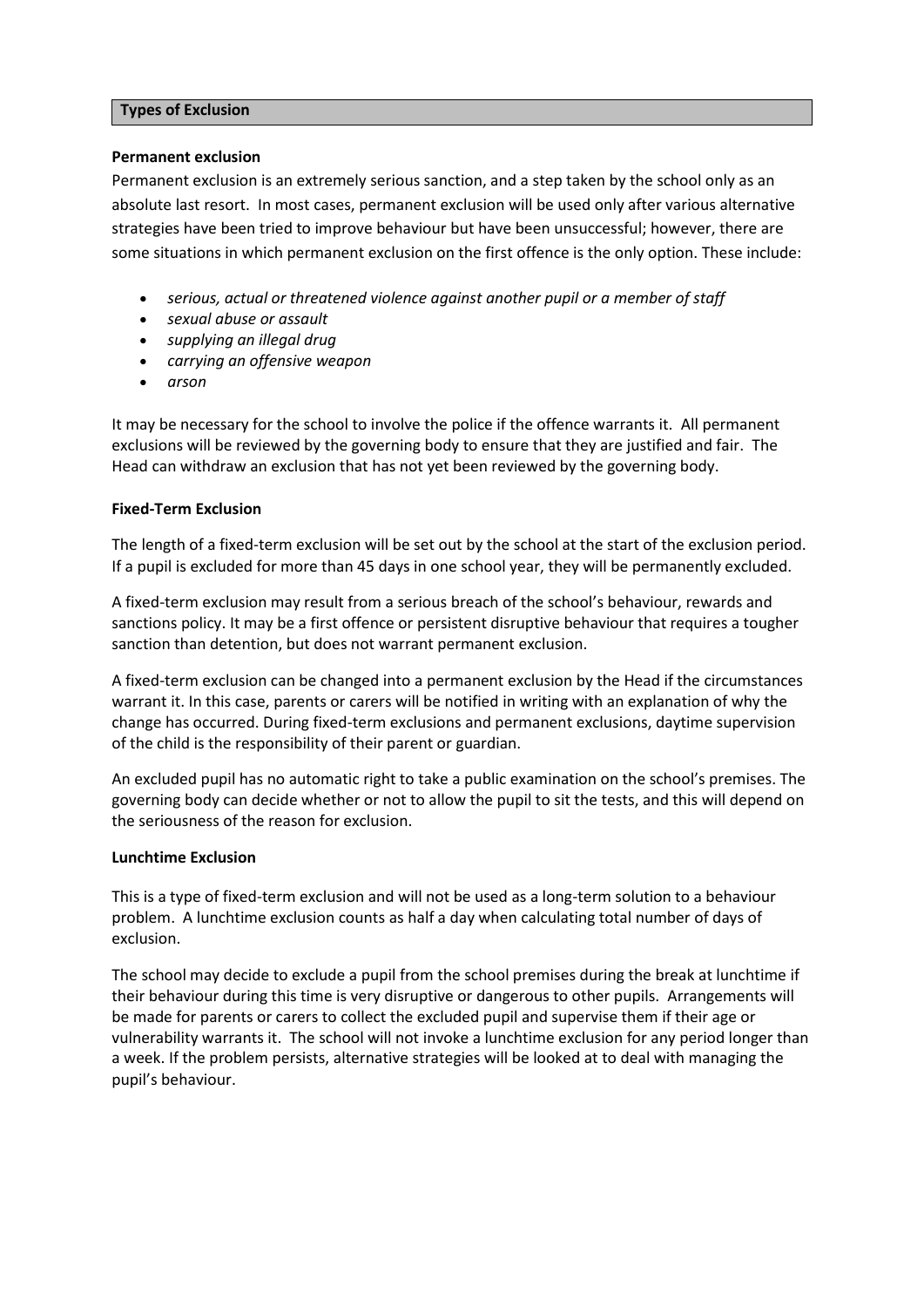#### **Making the Decision to Exclude**

Exclusion of any sort, for any period of time, is taken very seriously by the school, and the decision to exclude is not taken lightly. Various alternative strategies to manage behaviour will be tried before exclusion, as this sanction is only used as a last resort unless there is an immediate threat to safety within the school.

If it is decided that exclusion is necessary, the parents or carers of the pupil will be notified, and the **circumstances surrounding the exclusion with be formally recorded.**

#### **Alternative Behaviour Management Strategies**

#### **Internal exclusion**

If a pupil needs to be removed from a lesson that is in progress, or a social situation, for disruptive behaviour or to calm down, it may be necessary to place that pupil elsewhere in the school. This may occur over break times and will be used in circumstances where it is not necessary to remove the pupil from the school site, but separation is needed. They will be placed in another class or somewhere where appropriate support and supervision can be provided.

#### **Mediation**

If there is a conflict between two or more pupils, a member of staff will sit down with those involved and attempt to mediate the situation through discussion. This strategy may also be used if there is a conflict between a teacher and a pupil.

#### **Restorative justice**

This strategy is dependent on the cooperation of all parties involved in an incident or situation, and will usually be used where one person has done something to upset or harm another. It can be helpful for the offender to redress the harm that they have done and hopefully learn from their mistakes. It can also provide closure for those who have been harmed.

#### **Managed move**

It may be in the best interest of a pupil to have a chance of a fresh start by moving to another school. This will only occur in consent with parents, the Head, and the schools' governing body. The new school will be asked by the Head to accept the pupil.

Parents will not be put under any pressure to agree to a managed move, especially in fear of a permanent exclusion, and the school will do everything it can to ensure that the transition is as smooth as possible.

Both schools have a counsellor and a medical team who may be used to support the pupil at this time.

# **Looked After Children and Young People**

St Teresa's and Cranmore understands that looked-after children and young people may be more susceptible to having behavioural problems due to additional problems they may face at home. The school will work in conjunction with all relevant childcare authorities to support looked-after children and try every possible means of keeping them in school. Before any decision to exclude is made, the school will:

- consult parent/guardian about alternative options to support a looked-after pupil
- involve the child's social worker as early as possible to help the school avoid exclusion
- work with the foster carer to improve the pupil's behaviour.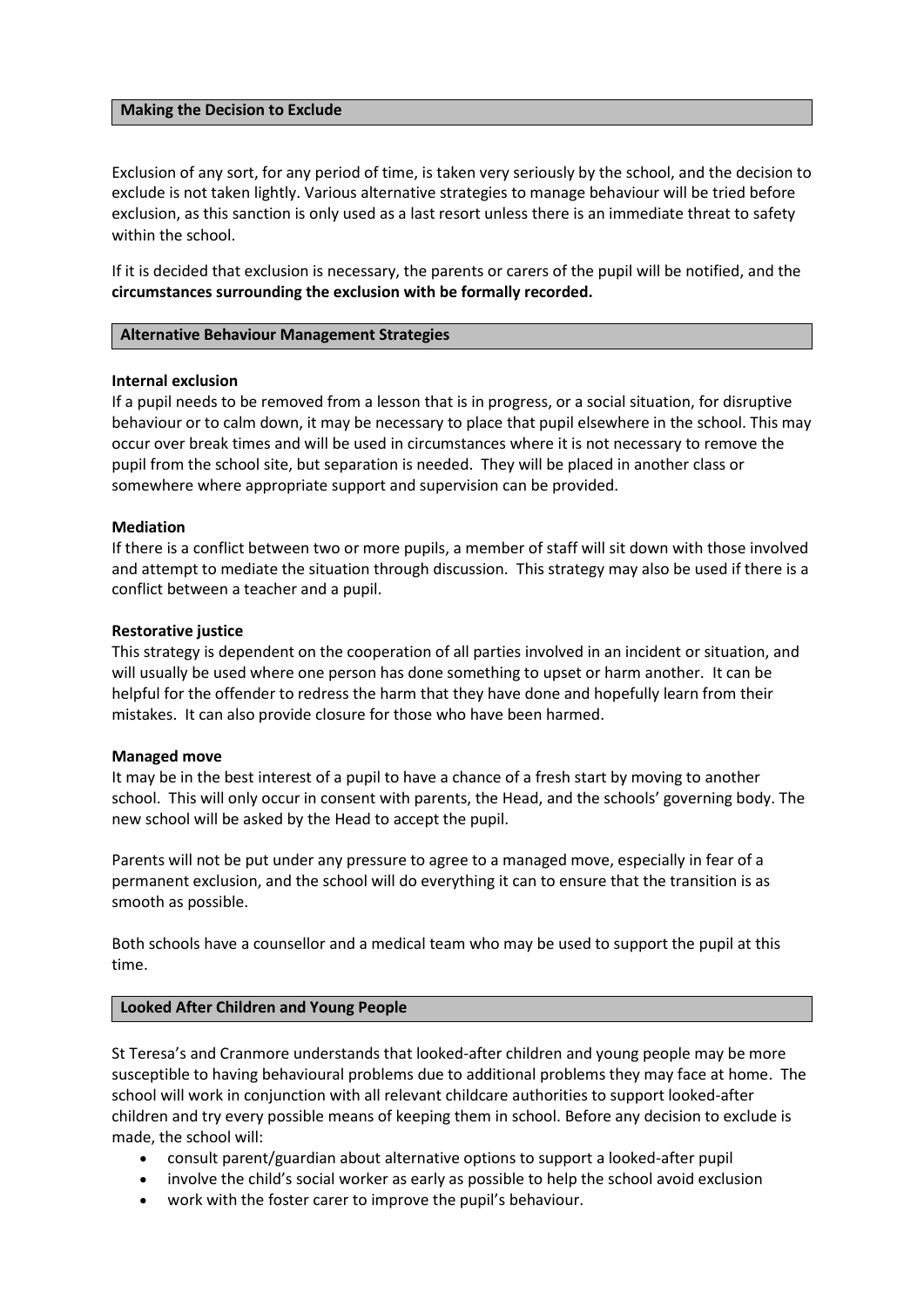# **Pupils with Special Educational Needs or a Disability (SEND)**

### **Pupils with SEND**

Our school's full SEND provision is outlined in our **Special Educational Needs Policy**. We work hard to accommodate pupils who have behavioural difficulties or difficulties with elements of social interaction as part of their SEND. The school will try every practical alternative to exclusion, but there may be some cases where it cannot be avoided.

If a permanent exclusion is made, the Head will use the time between the initial decision and the governing body's review to see whether a change of circumstances might enable the school to withdraw the exclusion. It may be the case that more support is needed for the pupil, or that it is in the child's best interest that their statement be changed to name a different school, in which case the school will work with the child's parents or guardian to make the transition as smooth as possible.

# **Pupils with a Disability**

If a pupil with a disability is under consideration for exclusion, the Head will ensure that all other possible outcomes have been tried. To justify excluding a pupil with a disability for a reason related to their disability, there must be material and substantial reason. The erosion of order and discipline in the school may be material and substantial justification, but only if reasonable adjustments have been made for the pupil's disability. You can find more information on reasonable adjustments in our **school accessibility plan.**

#### **Ethnicity**

St Teresa's School and Cranmore School do not discriminate against any person and our school ethos is one of inclusion, equality, and diversity. If any person feels that they have been discriminated against due to their ethnicity they may make a formal complaint to the school following the process outlined in our **school complaints procedure found on the school website.**

#### **Investigating the Circumstances**

Disruptive behaviour or actions that may warrant discipline will always be investigated before the decision to exclude is made, unless there is a threat to the safety of pupils or others at the school.

Before the decision to exclude is made, the Head will:

- ensure that the school has made a thorough investigation
- consider all the evidence available when looking to support the allegations
- encourage the pupil to give her version of events
- take into account the school's behaviour policy and equal opportunities policy, and relevant equalities legislation
- find out whether the behaviour may have been provoked, for example in the case of racial or sexual harassment, or bullying
- consult other people as necessary (but not anyone on the governing body or management committee who may later have a role in reviewing the decision)
- keep a written record of discussions, interviews and actions, and retain copies of written records made by other members of staff, ensuring that witness statements are dated and signed if possible.